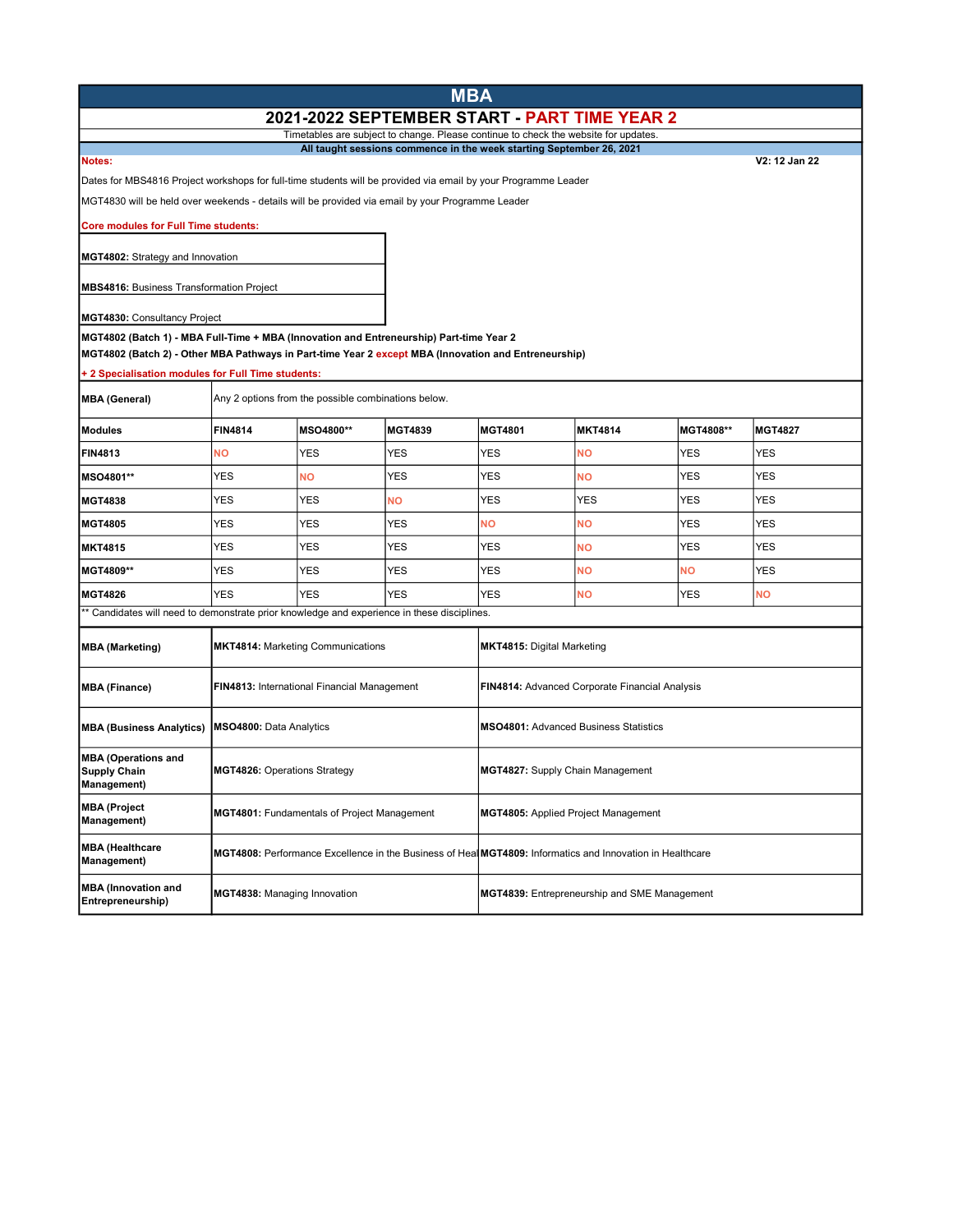| <b>MBA</b>                                                                                                                          |                                                                |          |                                                      |                   |                 |            |  |  |
|-------------------------------------------------------------------------------------------------------------------------------------|----------------------------------------------------------------|----------|------------------------------------------------------|-------------------|-----------------|------------|--|--|
| 2021-2022 SEPTEMBER START - PART TIME YEAR 2<br>Timetables are subject to change. Please continue to check the website for updates. |                                                                |          |                                                      |                   |                 |            |  |  |
|                                                                                                                                     |                                                                |          |                                                      |                   |                 |            |  |  |
|                                                                                                                                     |                                                                |          | Timetable from 26 Sep 2021 till 18 Nov 2021          |                   |                 |            |  |  |
| <b>Module code</b>                                                                                                                  | <b>Module name</b>                                             | Day      | <b>Type</b>                                          | <b>Start Time</b> | <b>Duration</b> | Room       |  |  |
| FIN4814                                                                                                                             | <b>Applied Corporate Finance</b>                               | Thursday | Lecture                                              | 18:30             | 03:00           | KP-19-G-02 |  |  |
| MGT4801                                                                                                                             | Fundamentals of Project<br>Management                          | Thursday | Lecture                                              | 18:30             | 03:00           | KP-19-G-04 |  |  |
| MGT4802                                                                                                                             | Strategy and Innovation (Batch-1)                              | Sunday   | Lecture                                              | 18:30             | 03:00           | KP-17-3-04 |  |  |
| MGT4802                                                                                                                             | Strategy and Innovation (Batch-2)                              | Monday   | Lecture                                              | 18:30             | 03:00           | KP-19-G-03 |  |  |
| MGT4808                                                                                                                             | Performance Excellence in the<br><b>Business of Healthcare</b> | Thursday | Lecture                                              | 18:30             | 03:00           | KP-17-3-04 |  |  |
| <b>MGT4827</b>                                                                                                                      | Supply Chain Management                                        | Thursday | Lecture                                              | 18:30             | 03:00           | KP-17-G-04 |  |  |
| MGT4838                                                                                                                             | Managing Innovation                                            | Tuesday  | Lecture                                              | 18:30             | 03:00           | KP-17-3-03 |  |  |
| <b>MKT4814</b>                                                                                                                      | <b>Marketing Communications</b>                                | Tuesday  | Lecture                                              | 18:30             | 03:00           | KP-17-G-02 |  |  |
| MSO4801                                                                                                                             | <b>Advanced Business Statistics</b>                            | Tuesday  | Laboratory                                           | 18:30             | 03:00           | KP-16-1-03 |  |  |
|                                                                                                                                     |                                                                |          | Timetable for Students with approval to study online |                   |                 |            |  |  |
| FIN4814                                                                                                                             | <b>Applied Corporate Finance</b>                               | Thursday | Lecture                                              | 18:30             | 03:00           | Online     |  |  |
| MGT4801                                                                                                                             | <b>Fundamentals of Project</b><br>Management                   | Thursday | Lecture                                              | 18:30             | 03:00           | Online     |  |  |
| MGT4802                                                                                                                             | Strategy and Innovation (Batch-1)                              | Sunday   | Lecture                                              | 18:30             | 03:00           | Online     |  |  |
| MGT4802                                                                                                                             | Strategy and Innovation (Batch-2)                              | Monday   | Lecture                                              | 18:30             | 03:00           | Online     |  |  |
| MGT4808                                                                                                                             | Performance Excellence in the<br><b>Business of Healthcare</b> | Thursday | Lecture                                              | 18:30             | 03:00           | Online     |  |  |
| <b>MGT4827</b>                                                                                                                      | Supply Chain Management                                        | Thursday | Lecture                                              | 18:30             | 03:00           | Online     |  |  |
| MGT4838                                                                                                                             | Managing Innovation                                            | Tuesday  | Lecture                                              | 18:30             | 03:00           | Online     |  |  |
| <b>MKT4814</b>                                                                                                                      | <b>Marketing Communications</b>                                | Tuesday  | Lecture                                              | 18:30             | 03:00           | Online     |  |  |
| MSO4801                                                                                                                             | <b>Advanced Business Statistics</b>                            | Tuesday  | Laboratory                                           | 18:30             | 03:00           | Online     |  |  |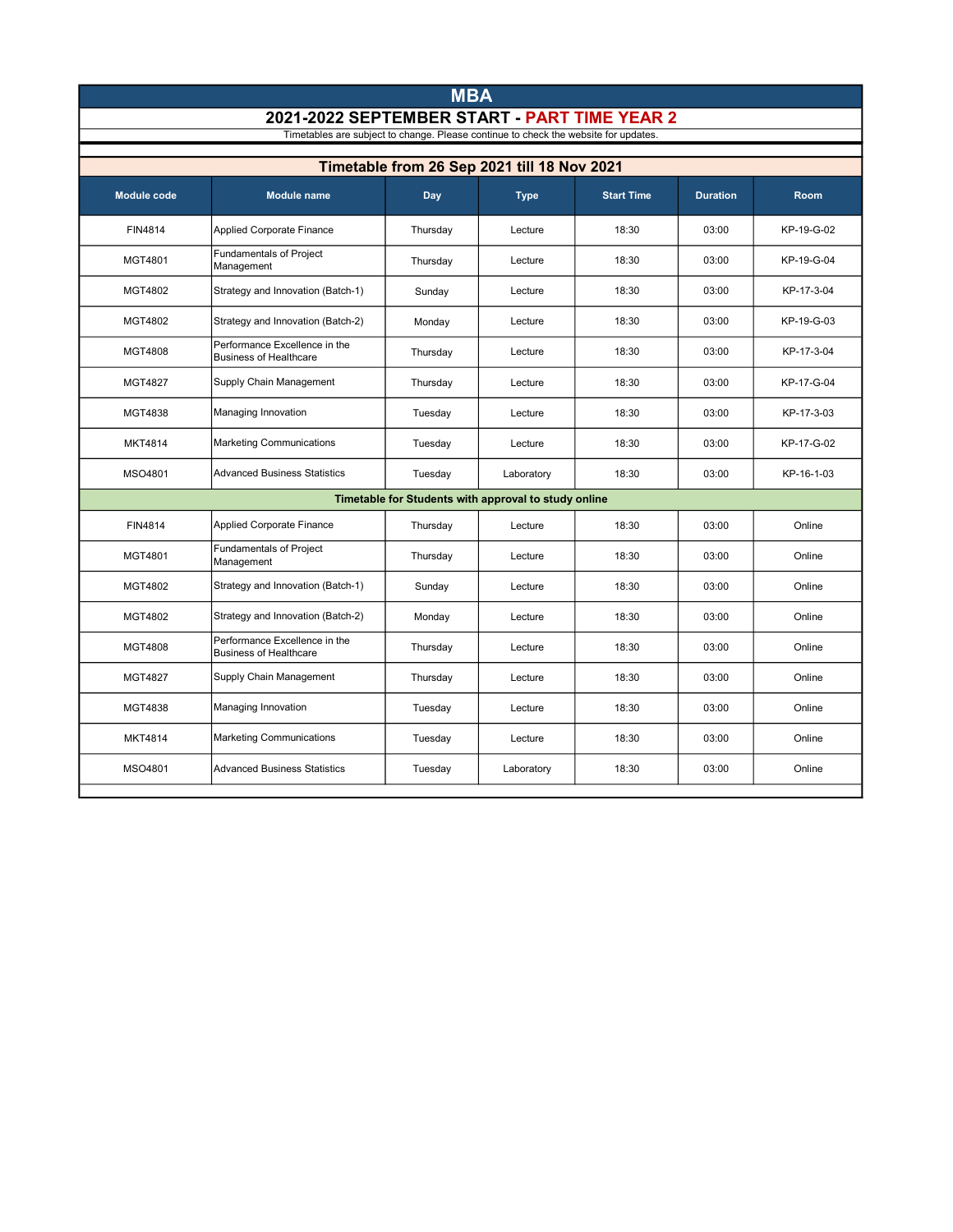| <b>MBA</b>                                                                         |                                                                |           |                                                      |                   |                 |            |  |  |
|------------------------------------------------------------------------------------|----------------------------------------------------------------|-----------|------------------------------------------------------|-------------------|-----------------|------------|--|--|
| 2021-2022 SEPTEMBER START - PART TIME YEAR 2                                       |                                                                |           |                                                      |                   |                 |            |  |  |
| Timetables are subject to change. Please continue to check the website for updates |                                                                |           |                                                      |                   |                 |            |  |  |
| Timetable from 21 Nov 2021 till 11 Feb 2022                                        |                                                                |           |                                                      |                   |                 |            |  |  |
| <b>Module code</b>                                                                 | <b>Module name</b>                                             | Day       | <b>Type</b>                                          | <b>Start Time</b> | <b>Duration</b> | Room       |  |  |
| FIN4813                                                                            | International Finance                                          | Wednesday | Lecture                                              | 18:30             | 03:00           | KP-19-G-04 |  |  |
| FIN4814                                                                            | <b>Applied Corporate Finance</b>                               | Friday    | Lecture                                              | 18:30             | 03:00           | KP-19-G-02 |  |  |
| MGT4801                                                                            | Fundamentals of Project<br>Management                          | Friday    | Lecture                                              | 18:30             | 03:00           | KP-19-G-04 |  |  |
| MGT4802                                                                            | Strategy and Innovation (Batch-1)                              | Monday    | Lecture                                              | 18:30             | 03:00           | KP-17-3-04 |  |  |
| MGT4802                                                                            | Strategy and Innovation (Batch-2)                              | Tuesday   | Lecture                                              | 18:30             | 03:00           | KP-19-G-03 |  |  |
| MGT4805                                                                            | Applied Project Management                                     | Wednesday | Lecture                                              | 18:30             | 03:00           | KP-19-1-05 |  |  |
| MGT4808                                                                            | Performance Excellence in the<br><b>Business of Healthcare</b> | Friday    | Lecture                                              | 18:30             | 03:00           | KP-17-3-04 |  |  |
| MGT4809                                                                            | Informatics and Innovation in<br>Healthcare                    | Wednesday | Lecture                                              | 18:30             | 03:00           | KP-17-3-05 |  |  |
| MGT4826                                                                            | <b>Operations Strategy</b>                                     | Wednesday | Lecture                                              | 18:30             | 03:00           | KP-17-G-03 |  |  |
| MGT4839                                                                            | Entrepreneurship and SME<br>Management                         | Friday    | Lecture                                              | 18:30             | 03:00           | KP-17-G-07 |  |  |
| MKT4815                                                                            | Digital Marketing                                              | Wednesday | Lecture                                              | 18:30             | 03:00           | KP-19-G-03 |  |  |
| MSO4800                                                                            | Data Analytics                                                 | Friday    | Laboratory                                           | 18:30             | 03:00           | KP-16-1-10 |  |  |
| MSO4801                                                                            | <b>Advanced Business Statistics</b>                            | Wednesday | Laboratory                                           | 18:30             | 03:00           | KP-16-1-03 |  |  |
|                                                                                    |                                                                |           | Timetable for Students with approval to study online |                   |                 |            |  |  |
| FIN4813                                                                            | <b>International Finance</b>                                   | Wednesday | Lecture                                              | 18:30             | 03:00           | Online     |  |  |
| FIN4814                                                                            | <b>Applied Corporate Finance</b>                               | Friday    | Lecture                                              | 18:30             | 03:00           | Online     |  |  |
| MGT4801                                                                            | <b>Fundamentals of Project</b><br>Management                   | Friday    | Lecture                                              | 18:30             | 03:00           | Online     |  |  |
| MGT4802                                                                            | Strategy and Innovation (Batch-1)                              | Monday    | Lecture                                              | 18:30             | 03:00           | Online     |  |  |
| MGT4802                                                                            | Strategy and Innovation (Batch-2)                              | Tuesday   | Lecture                                              | 18:30             | 03:00           | Online     |  |  |
| MGT4805                                                                            | Applied Project Management                                     | Wednesday | Lecture                                              | 18:30             | 03:00           | Online     |  |  |
| MGT4808                                                                            | Performance Excellence in the<br><b>Business of Healthcare</b> | Friday    | Lecture                                              | 18:30             | 03:00           | Online     |  |  |
| MGT4809                                                                            | Informatics and Innovation in<br>Healthcare                    | Wednesday | Lecture                                              | 18:30             | 03:00           | Online     |  |  |
| MGT4826                                                                            | <b>Operations Strategy</b>                                     | Wednesday | Lecture                                              | 18:30             | 03:00           | Online     |  |  |
| MGT4839                                                                            | Entrepreneurship and SME<br>Management                         | Friday    | Lecture                                              | 18:30             | 03:00           | Online     |  |  |
| MKT4815                                                                            | Digital Marketing                                              | Wednesday | Lecture                                              | 18:30             | 03:00           | Online     |  |  |
| MSO4800                                                                            | Data Analytics                                                 | Friday    | Laboratory                                           | 18:30             | 03:00           | Online     |  |  |
| MSO4801                                                                            | <b>Advanced Business Statistics</b>                            | Wednesday | Laboratory                                           | 18:30             | 03:00           | Online     |  |  |
| TERM BREAK from 17 Dec 2021 till 16 Jan 2022                                       |                                                                |           |                                                      |                   |                 |            |  |  |